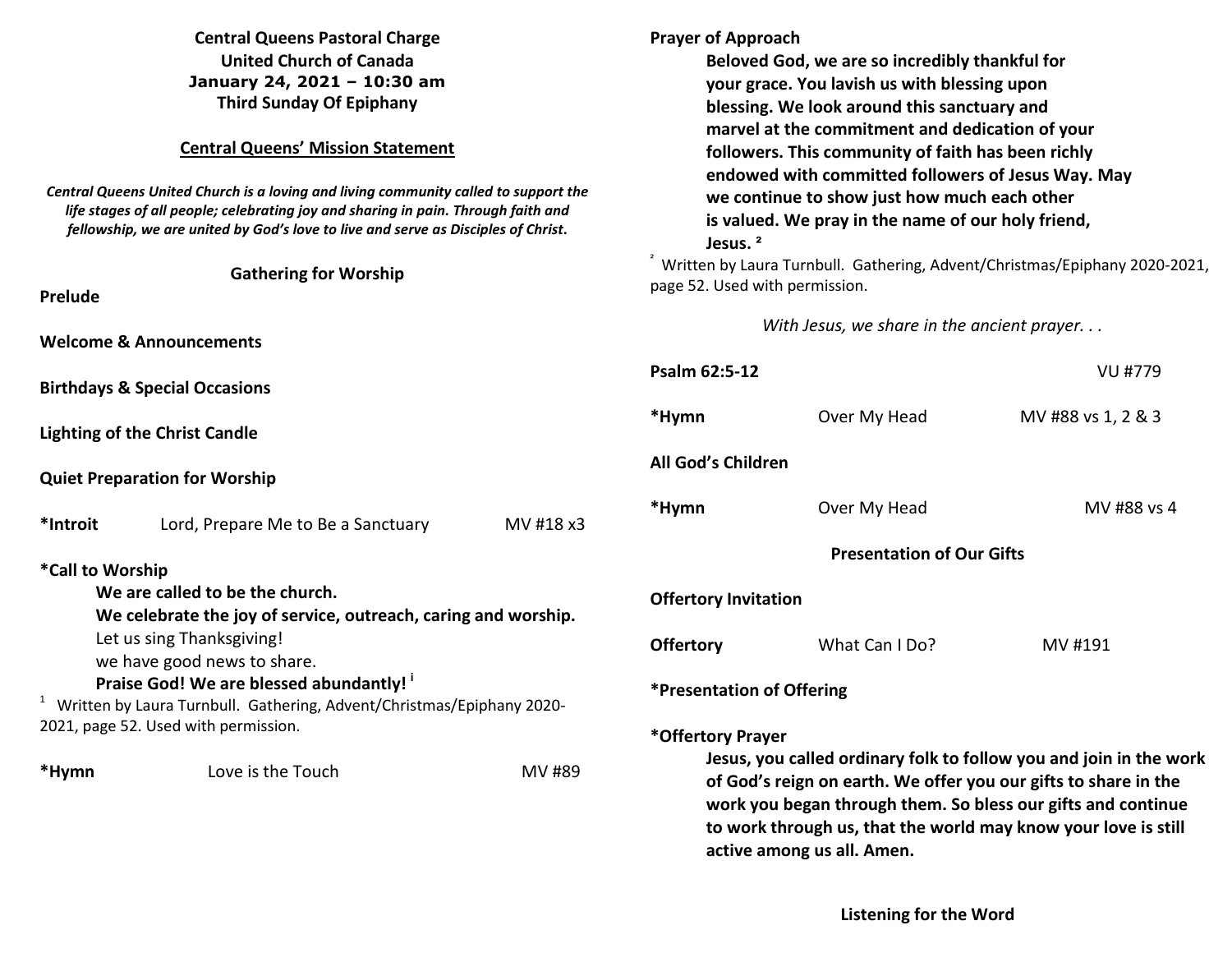| <b>Sacred Readings</b><br>Jonah 3:1-5, 10<br>Mark 1:14-20 |                               | Warm Welcome to All $-$ We are glad you are here as a visitor, a seeker,<br>someone looking for a new church home, or as a regular worshiper.<br>Today's Bulletins are placed in loving memory of J. Allan Smith. Lovingly |
|-----------------------------------------------------------|-------------------------------|----------------------------------------------------------------------------------------------------------------------------------------------------------------------------------------------------------------------------|
| Anthem                                                    |                               | remembered by his wife, Wanda and family. Also Rollande Charland<br>Bélanger, lovingly remembered by Martin and Christine Bélanger.                                                                                        |
| Sermon                                                    |                               | Life and Work of Our Church                                                                                                                                                                                                |
|                                                           | <b>Responding to the Word</b> | Greg's Office Hours: Tuesday, Wednesday and Thursday from $9$ am $-12$<br>pm. If anyone is in the hospital or would like a visit from Greg, please call                                                                    |
| <b>Pastoral Prayer</b>                                    |                               | him at 902-964-2291. If you wish to meet with Greg outside the<br>scheduled hours, please call 902-964-2291 or email minister@cquc.ca                                                                                      |
| *Hymn                                                     | I See a New Heaven<br>VU #713 | for an appointment.                                                                                                                                                                                                        |
| *Blessing                                                 |                               | In-Church Services: Registration is required. To registration, please call<br>902-964-2221 or email office@cquc.ca. Masks are required. If you are                                                                         |
| <b>Choral Benediction</b>                                 | Go In Love                    | registering after Thursday, please text or call Velda at 902-940-7674.                                                                                                                                                     |
| <b>Postlude</b>                                           |                               | Sunday Worship Cancellations - In the event of inclement weather, an                                                                                                                                                       |
| * Please stand as you are able                            |                               | announcement will be made by radio on Ocean 100 by 9 am. It will also<br>be posted on our website and Facebook page.                                                                                                       |
| <b>Ministers</b>                                          | All of us                     |                                                                                                                                                                                                                            |
| <b>Clergy</b>                                             | <b>Rev Greg Davis</b>         | E-Transfers - Central Queens United Church is now step up to accept E-                                                                                                                                                     |
| <b>Office Hours</b>                                       | Tuesday, Wednesday & Thursday | Transfers. If you wish to give your offerings through E-Transfer, please                                                                                                                                                   |
|                                                           | $9 am - 12 pm$                | send via email to veldabertram@gmail.com.                                                                                                                                                                                  |
| Office Phone                                              | 902-964-2291                  |                                                                                                                                                                                                                            |
| Email                                                     | minister@cquc.ca              | Weekly Bulletins can be sponsored by you in celebration or<br>remembrance of a loved one. There is a signup sheet on the table at the                                                                                      |
| <b>Ministry of Music</b>                                  | <b>Kirk Neville</b>           | back of the sanctuary. Cost is \$20.00.                                                                                                                                                                                    |
| Website                                                   | https://cquc.ca/index.htm     |                                                                                                                                                                                                                            |
| <b>Church Office</b>                                      |                               | FundScrip-Orders can be placed with Janet today. Next order date will<br>be February 7 <sup>th</sup> . You can reach Janet Howes by email                                                                                  |
| <b>Office Hours</b>                                       | Wednesday & Thursday          | (jhowes1969@gmail.com) or by phone (902-393-1527). Ordering will be                                                                                                                                                        |
|                                                           | $9 am - 12 pm$                | every 2 weeks. E-transfers accepted.                                                                                                                                                                                       |
| Phone                                                     | 902-964-2221                  |                                                                                                                                                                                                                            |
| Email                                                     | office@cquc.ca                |                                                                                                                                                                                                                            |
|                                                           |                               |                                                                                                                                                                                                                            |